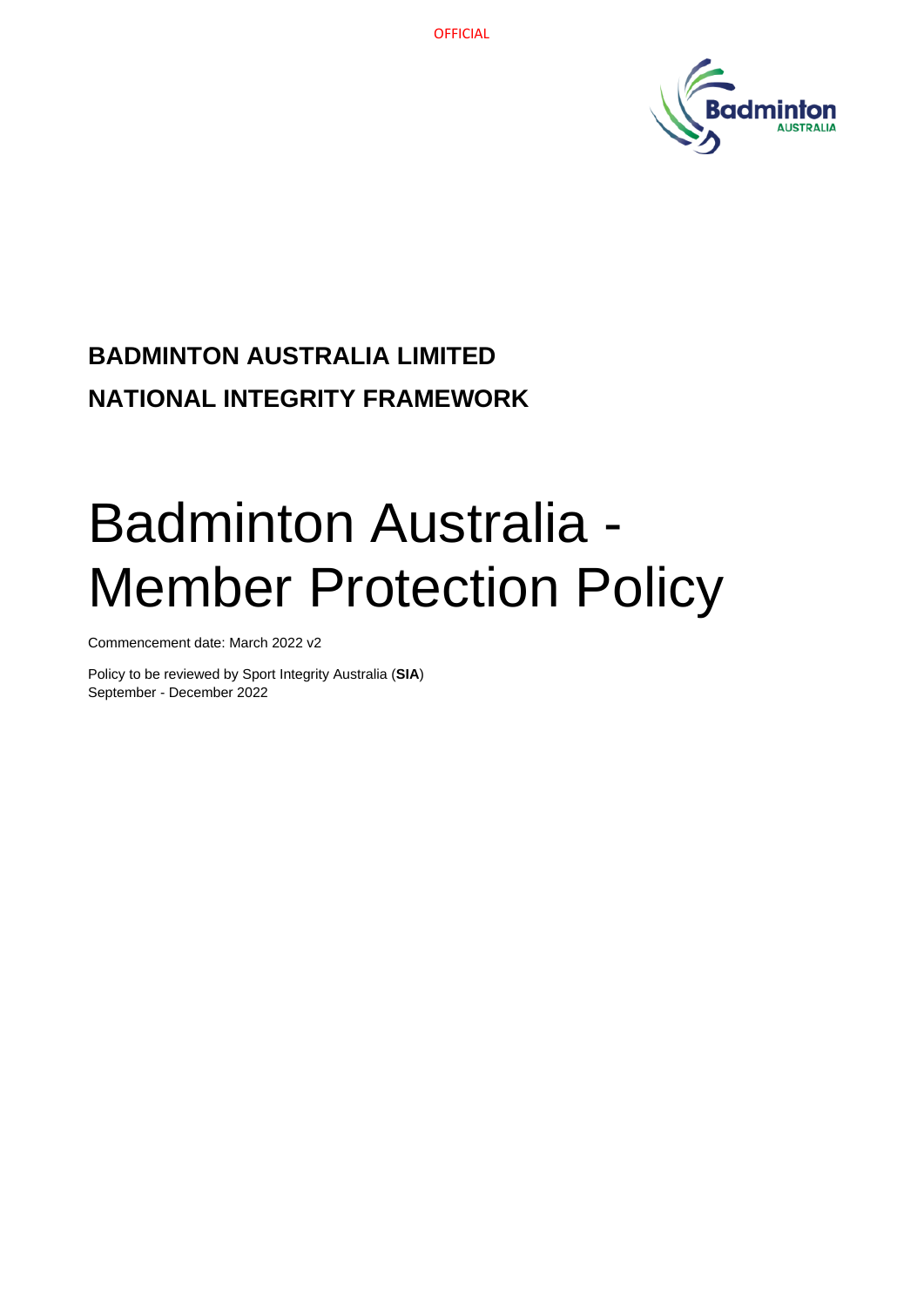OFFICIAL

# **TABLE OF CONTENTS**

| 1.                                                 | <b>Definitions</b>                                  | 1              |
|----------------------------------------------------|-----------------------------------------------------|----------------|
| 2.                                                 | <b>Jurisdiction</b>                                 | $\mathbf{2}$   |
| 2.1                                                | Who the Policy applies to                           | $\overline{2}$ |
| 2.2                                                | When the Policy applies                             | $\overline{2}$ |
| 3.                                                 | <b>Prohibited Conduct</b>                           | 3              |
| 3.1                                                | <b>Prohibited Conduct</b>                           | 3              |
| 4.                                                 | <b>Complaints, Disputes &amp; Discipline Policy</b> | 3              |
| 5.                                                 | <b>National Integrity Framework</b>                 | 3              |
| <b>SCHEDULE 1 - Examples of Prohibited Conduct</b> |                                                     | 4              |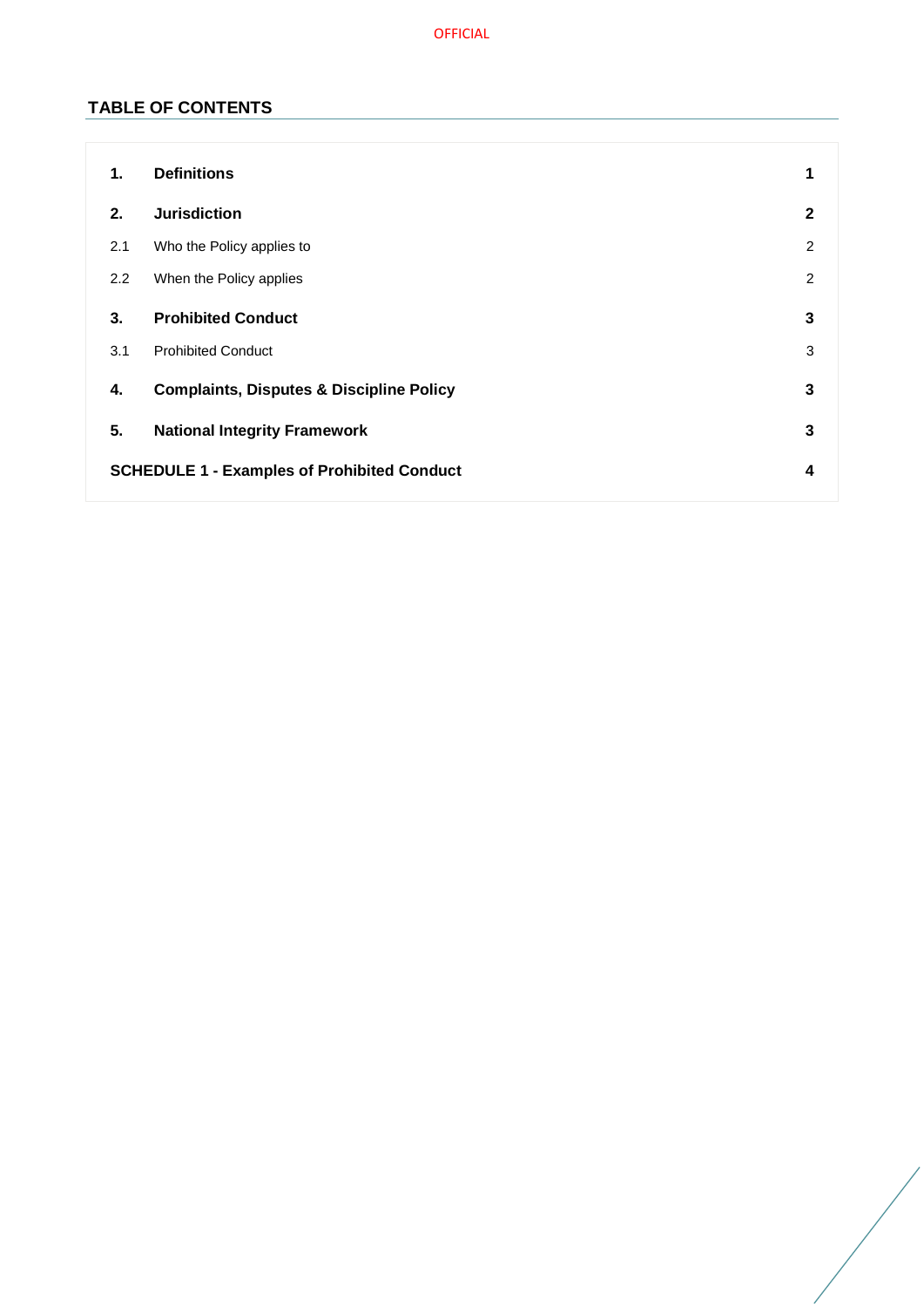#### **SUMMARY**

Badminton Australia Limited (**BA**) is committed to ensuring that everyone involved with Badminton is treated with respect and dignity and is protected from abuse, bullying, harassment, sexual misconduct, unlawful discrimination, victimisation, and vilification.

This Policy seeks to ensure that everyone involved in our Badminton is aware of their rights and responsibilities. This Policy sets out the standards of behaviour expected of those involved in our Badminton and the behaviours that are not acceptable ('Prohibited Conduct').

#### <span id="page-2-0"></span>**1. DEFINITIONS AND INTERPRETATION**

#### *1.1 Defined terms*

Defined terms not otherwise defined in this Policy have been defined in, and have the meaning given to them in the National Integrity Framework. In this Policy the following words have the corresponding meaning:

**Abuse** means any type of abuse (including physical, emotional, psychological, sexual, and inappropriate use of power) that has caused, is causing or is likely to cause harm to a person's wellbeing, whether in person or as the result of a publication viewable by any other person by any means.

**Bullying** means a person or group of people repeatedly and intentionally using words or actions, or the inappropriate use of power, against someone or a group of people to cause distress and risk to their wellbeing.

**Harassment** means any type of behaviour towards a person that they do not want and that is offensive, abusive, belittling or threatening and is reasonably likely to cause harm to the person who is the subject of the harassment.

**Policy** means this Member Protection Policy including any schedules and annexures.

**Prohibited Conduct** means the conduct proscribed at clause [3](#page-4-0) of this Policy.

#### **Sexual Misconduct** means:

- **(a) Sexual Harassment,** which is any unwanted or unwelcome sexual behaviour where a reasonable person would anticipate the possibility that the person being harassed would feel offended, humiliated, or intimidated; and
- **(b) Sexual Offences,** which include any criminal offence involving sexual activity or actions of indecency.

#### **Unlawful Discrimination** includes:

- **(a) Direct Discrimination,** when a person or group of people is treated less favourably than another person or group, because of a personal characteristic; and
- **(b) Indirect Discrimination,** when an unreasonable rule or policy applies to everyone but has the effect of disadvantaging some people because of a personal characteristic they share, where such personal characteristic is protected by applicable anti-discrimination legislation.

**Victimisation** means subjecting a person, or threatening to subject a person, to any unfair treatment because the person has made, or intends to pursue their right to make, a complaint or lawful disclosure, including under applicable legislation or this Policy, or for supporting another person to take such action.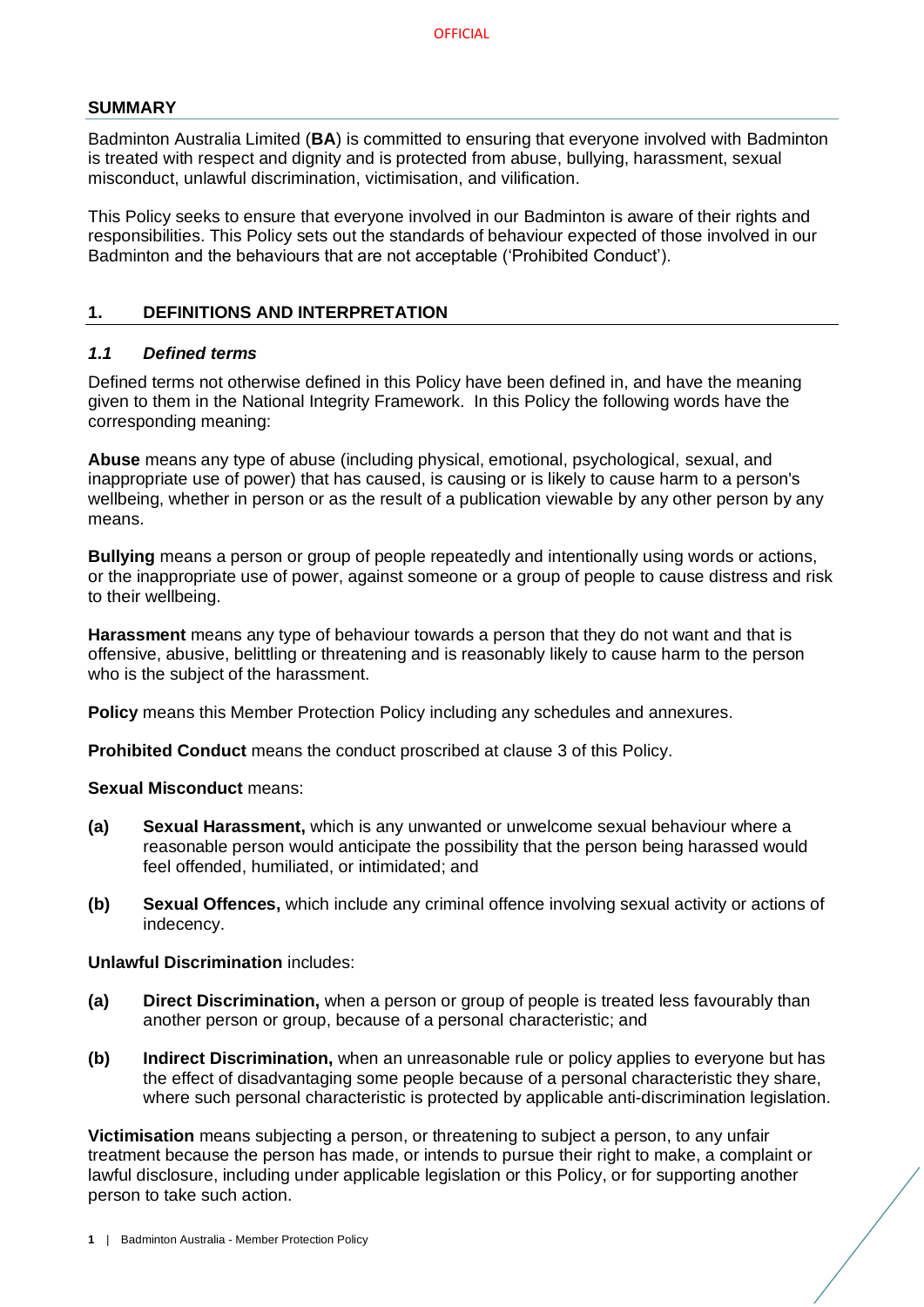**Vilification** means a public act, conduct or behaviour that incites hatred, serious contempt for, or revulsion or severe ridicule of, a person or group of people because of a particular characteristic they hold, as covered by applicable legislation, including their race or religion, or homosexuality, transgender, or HIV/AIDS status.

#### *1.2 Interpretation*

Definitions of Abuse, Bullying, Harassment, Sexual Misconduct, Unlawful Discrimination, Victimisation and Vilification must be read in the context of [SCHEDULE 1.](#page-5-0)

#### <span id="page-3-0"></span>**2. JURISDICTION**

#### <span id="page-3-1"></span>**2.1 Who the Policy applies to?**

This Policy applies to:

- (a) Relevant Persons; and
- (b) Relevant Organisations.

#### <span id="page-3-2"></span>**2.2 When the Policy applies**

- (a) All Relevant Persons and Relevant Organisations to which this Policy applies must always comply with this Policy (whilst they are a Relevant Person or Relevant Organisation), including:
	- (i) in relation to any dealings, they have with Relevant Organisations or their staff, contractors, and representatives;
	- (ii) when dealing with other Relevant Persons or Relevant Organisations in their capacity as a Relevant Person/Relevant Organisation; and
	- (iii) in relation to their Membership or standing as a Relevant Person or Relevant Organisation in general.
- (b) The following is not within the scope of this Policy:
	- (i) where an interaction (including social media interactions) occurs involving one or more Relevant Persons or Relevant Organisations, and the only link or connection between the interaction and the Badminton is the fact that one or more individuals are Relevant Persons or Relevant Organisations<sup>1</sup>; and
	- (ii) where Prohibited Conduct occurs in contravention of this Policy, any subsequent conduct, or interaction(s) that, whilst related to the original Prohibited Conduct, no longer directly relates to any of the Badminton (even where such conduct or interaction(s) would otherwise be Prohibited Conduct)<sup>2.</sup>

 $\overline{\phantom{a}}$ 

<sup>&</sup>lt;sup>1</sup> Such as two Members of a Relevant Organisation getting into a verbal or physical argument at a shopping centre, or two Members sending abusive social media messages to each other that have no direct link to Badminton.

<sup>&</sup>lt;sup>2</sup> Such as where a Member of a Relevant Organisation allegedly breaches this Policy by physically assaulting another Member at a match, but then the personal grievance(s) between those two individuals spills into issues not directly related to Badminton, such as social media abuse or trolling.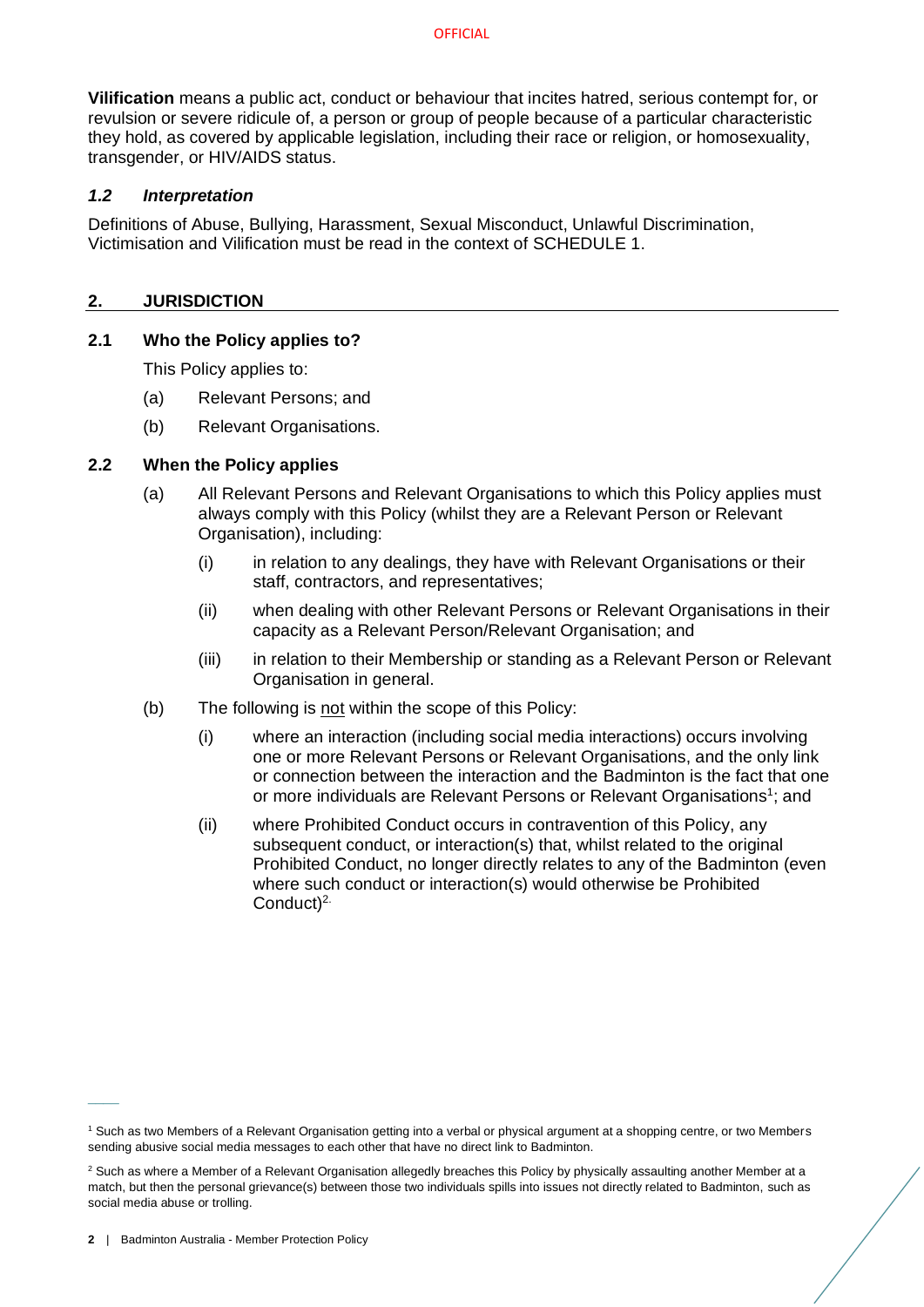### <span id="page-4-0"></span>**3. PROHIBITED CONDUCT**

## <span id="page-4-1"></span>*3.1 Prohibited Conduct*

A Relevant Person or Relevant Organisation commits a breach this Policy when they, either alone or in conjunction with another or others, engage in any of the following conduct against one or more Relevant Persons or Relevant Organisations, in the circumstances outlined in clause [2:](#page-3-0)

- (a) Abuse;
- (b) Bullying;
- (c) Harassment;
- (d) Sexual Misconduct;
- (e) Unlawful Discrimination;
- (f) Victimisation; or
- (g) Vilification.

[SCHEDULE 1](#page-5-0) sets out examples of what may constitute Prohibited Conduct under this Policy.

#### <span id="page-4-2"></span>**4. COMPLAINTS, DISPUTES & DISCIPLINE POLICY**

The Complaints, Disputes and Discipline Policy applies to any alleged Prohibited Conduct, including reports of breaches, of this Policy.

#### <span id="page-4-3"></span>**5. NATIONAL INTEGRITY FRAMEWORK**

The National Integrity Framework applies to this Member Protection Policy. When interpreting this Policy, any provisions inconsistent with the National Integrity Framework apply to the extent of that inconsistency.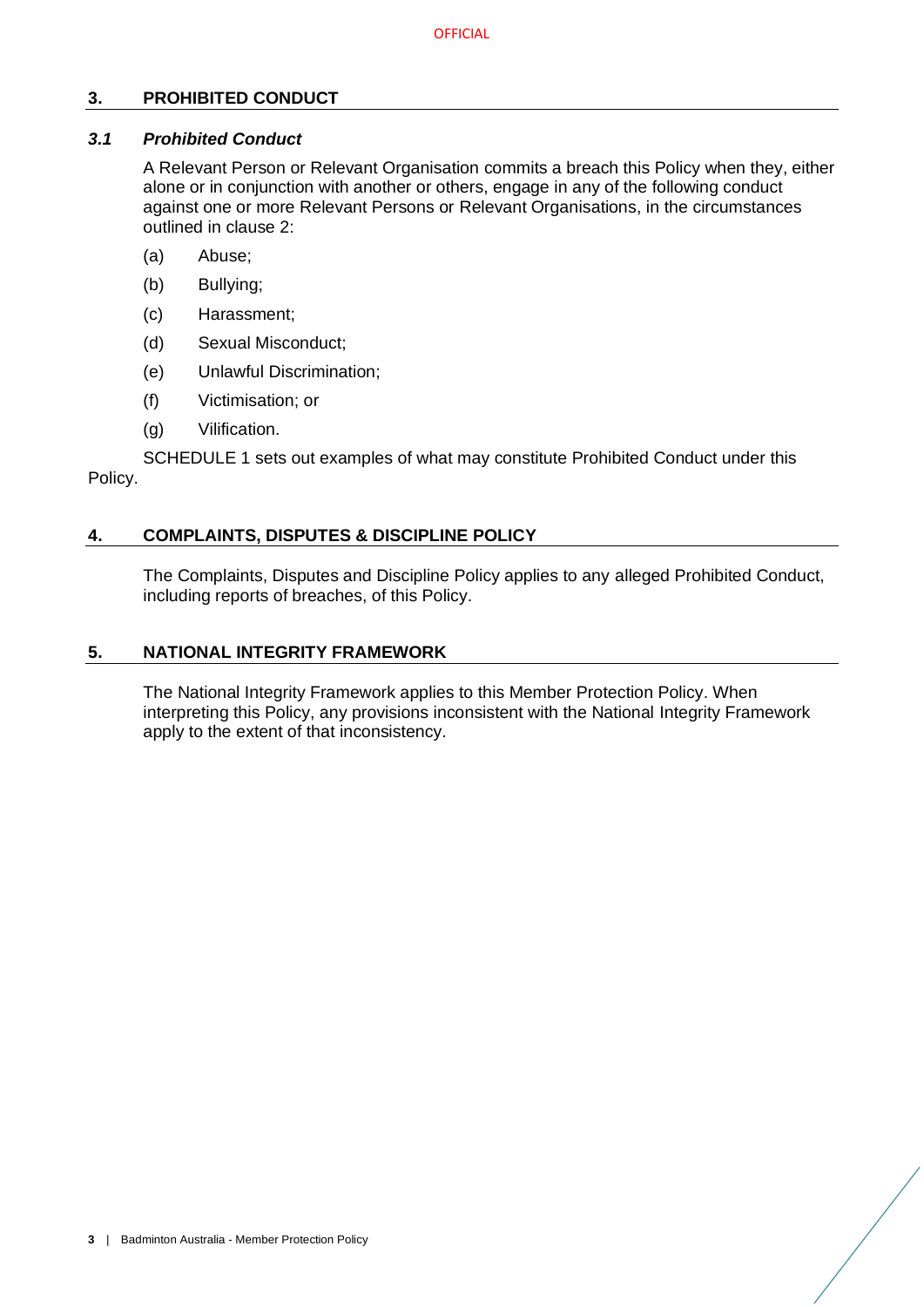#### <span id="page-5-0"></span>**SCHEDULE 1 - Examples of Prohibited Conduct**

- **1. Abuse** must be behaviour of a nature and level of seriousness which includes, but is not limited to:
	- (a) physical abuse and assault including hitting, slapping, punching, kicking, destroying property, sleep, and food deprivation, forced feeding, unreasonable physical restraint, spitting at another person or biting;
	- (b) sexual abuse including rape and assault, using sexually degrading insults, forced sex or sexual acts, deliberately causing pain during sex, unwanted touching or exposure to pornography, sexual jokes, using sex to coerce compliance;
	- (c) emotional abuse such as repeated and intentional embarrassment in public, preventing or excluding someone from participating in sport activities, stalking, humiliation, or intimidation;
	- (d) verbal abuse such as repeated or severe insults, name calling, criticism, swearing and humiliation, attacks on someone's intelligence, body shaming, or aggressive yelling;
	- (e) financial abuse such as restricting access to bank accounts, taking control of finances and money, forbidding someone from working, taking someone's pay and not allowing them to access it;
	- (f) neglect of a person's needs.
- **2. Bullying** must be behaviour of a nature and level of seriousness which includes, but is not limited to, repeatedly:
	- (a) keeping someone out of a group (online or offline);
	- (b) acting in an unpleasant way near or towards someone;
	- (c) giving nasty looks, making rude gestures, calling names, being rude and impolite, constantly negative and teasing;
	- (d) spreading rumours or lies, or misrepresenting someone (i.e. using their social media account to post messages as if it were them);
	- (e) 'fooling around', 'messing about' or other random or supposedly playful conduct that goes too far;
	- (f) harassing someone based on their race, sex, religion, gender, or a disability;
	- (g) intentionally and repeatedly hurting someone physically;
	- (h) intentionally stalking someone; and
	- (i) taking advantage of any power over someone else,

but does not include legitimate and reasonable:

- (a) management action;
- (b) management processes;
- (c) disciplinary action; or
- (d) allocation of activities in compliance with agreed systems.
- **3. Harassment** must be behaviour of a nature and level of seriousness which includes, but is not limited to:
	- (a) telling insulting jokes about racial groups;
	- (b) sending explicit or sexually suggestive emails or text messages;
	- (c) displaying racially offensive or pornographic images or screen savers;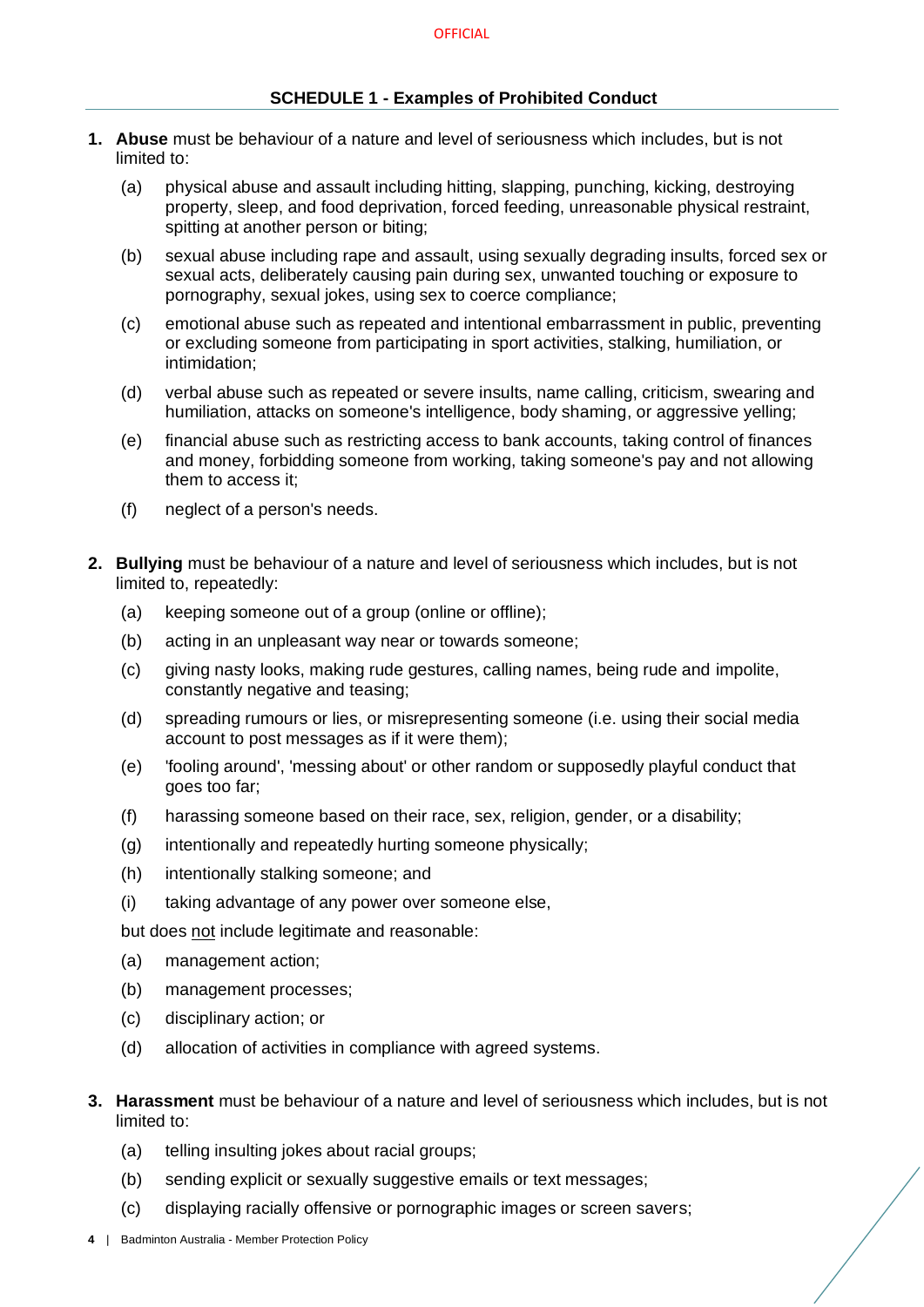- (d) making derogatory comments or taunts about someone's race;
- (e) asking intrusive questions about someone's personal life, including his or her sex life;
- (f) sexual harassment or any of the above conduct in the workplace by employers, coworkers, and other workplace participants;
- (g) any of the above conduct in the workplace, based on or linked to a person's disability or the disability of an associate; and
- (h) offensive behaviour based on race or racial hatred, such as something done in public that offends, insults, or humiliates a person or group of people because of their race, colour or nationality or ethnicity.
- **4. Sexual Misconduct** is behaviour including, but not limited to:
	- (a) unwelcome touching;
	- (b) staring or leering;
	- (c) suggestive comments or jokes;
	- (d) showing or sharing sexually explicit images or pictures;
	- (e) unwanted invitations to go out on dates;
	- (f) requests for sex;
	- (g) intrusive questions about a person's private life or body;
	- (h) unnecessary familiarity, such as deliberately brushing up against a person;
	- (i) insults or taunts based on sex;
	- (j) sexually explicit physical contact;
	- (k) sending sexually explicit or suggestive emails, texts, or other electronic/social media messages;
	- (l) displaying pornographic images or screen savers;
	- (m) asking intrusive questions about someone's personal life, including about his or her sex life; and
	- (n) criminal offences such as rape, indecent or sexual assault, sexual penetration, or relationship with a child under the age of 16 and possession of child pornography.
- **5. Unlawful Discrimination** is unfair treatment based on a person's:
	- (a) age;
	- (b) disability;
	- (c) race, colour, nationality, ethnicity, or migrant status;
	- (d) sex, pregnancy, marital or relationship status, family responsibilities or breastfeeding; and
	- (e) sexual orientation, gender identity or intersex status.
- **6. Victimisation** is behaviour including, but not limited to:
	- (a) dismissal of an employee/volunteer or disadvantage to their employment/involvement in sport;
	- (b) alteration of an employee's position or duties to his or her disadvantage;
	- (c) discrimination between an employee and other employees;